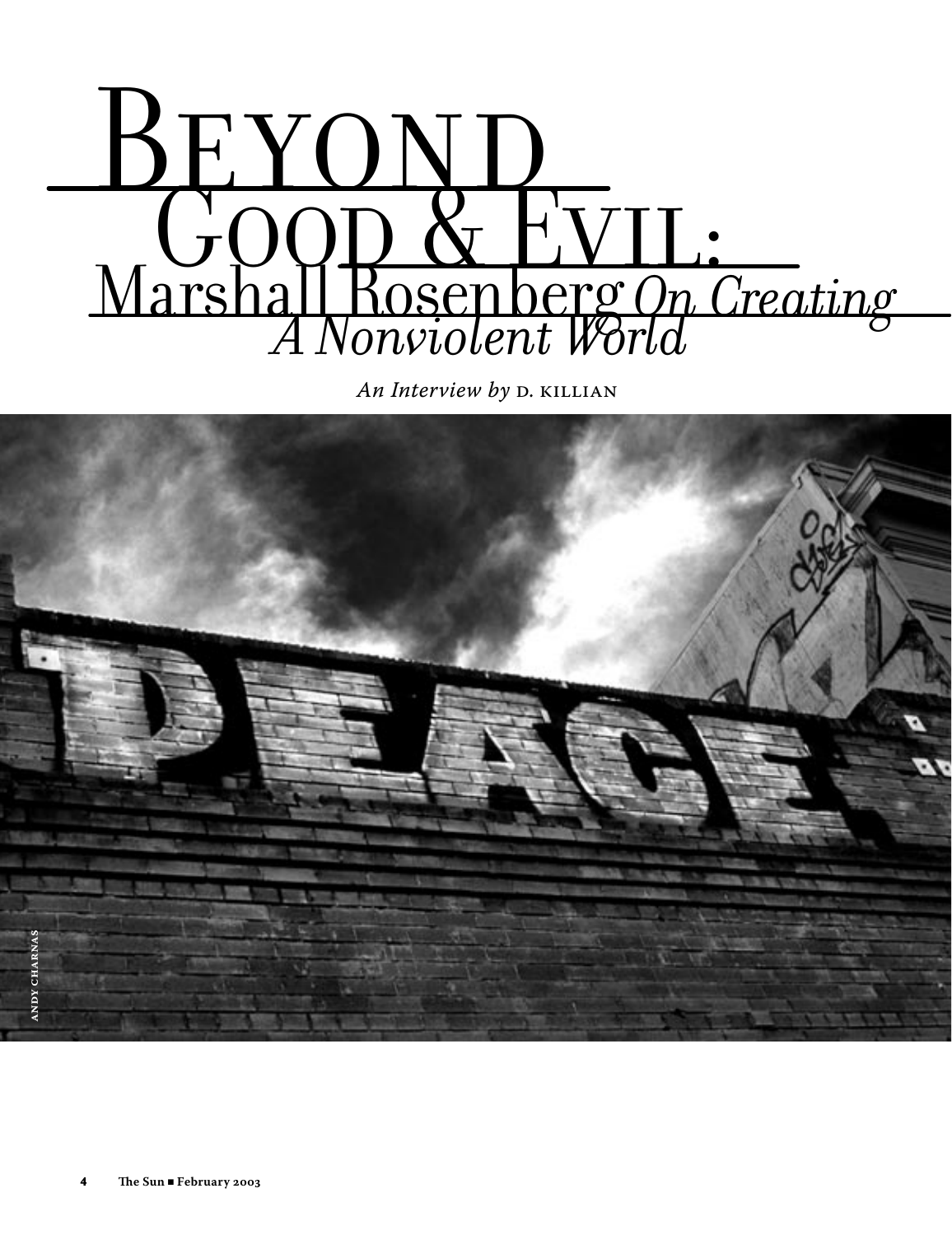*I first met Marshall Rosenberg when I was assigned by a local paper to cover one of his "Nonviolent Communication" training seminars. Disturbed by the inequalities in the world and impatient for change, I couldn't imagine what use a commu-*

*nication technique could be in solving problems such as global warming or the debt of developing nations. But I was surprised by the visible effect Rosenberg's work had on individuals and families caught in conflict.* 

*Nonviolent Communication, or NVC, has four steps: observing what is happening in a given situation; identifying what one is feeling; identifying what one is needing; and then making a request for what one would like to see occur. It sounds simple, yet it's more than a technique for resolving conflict. It's a different way of understanding human motivation and behavior.*

 *Rosenberg learned about violence at an early age. Growing up in Detroit in the thirties and forties, he was beaten up for being a Jew and witnessed some of the city's worst race riots,* 

*which resulted in more than forty deaths in a matter of days.*  These experiences drove him to study psychology in an attempt *to understand, as he puts it, "what happens to disconnect us from our compassionate nature, and what allows some people to stay connected to their compassionate nature under even the most trying circumstances."* 

 *Rosenberg completed his PhD in clinical psychology at the University of Wisconsin in and afterward went to work*  with youths at reform schools. The experience led him to con*clude that, rather than help people to be more compassionate, clinical psychology actually contributed to the conditions that cause violence, because it categorized people and thus distanced them from each other; doctors were trained to see the diagnosis, not the person. He decided that violence did not arise from pathology, as psychology taught, but from the ways in which we communicate.* 

 *Humanist psychotherapist Carl Rogers, creator of "client-centered therapy," was an early influence on Rosenberg's theories, and Rosenberg worked with Rogers for several years before setting out on his own to teach others how to interact in nonaggressive ways. His method became known as Nonviolent Communication.* 

 *No longer a practicing psychologist, Rosenberg admits that he has struggled at times with his own method, resorting to familiar behavior or fearing the risks involved in a nonviolent approach. Yet each time he has followed through with Nonviolent Communication, he has been surprised by the results. At times, it has literally saved his life.* 

*On one occasion in the late 1980s, he was asked to teach his method to Palestinian refugees in Bethlehem. He met with about Muslim men at a mosque in the Deheisha Camp. On the way into the camp, he saw several empty tear-gas canisters along the road, each clearly marked "Made in U.S.A." When the men realized their would-be instructor was from the United States, they became angry. Some jumped to their feet and* 



## Marshall Rosenberg

*began shouting, "Assassin! Murderer!" One man confronted Rosenberg, screaming in his face, "Child killer!"* 

 *Although tempted to make a quick exit, Rosenberg instead focused his questions on what the man was feeling, and a dia-*

*logue ensued. By the end of the day, the man who had called Rosenberg a murderer had invited him home to Ramadan dinner.*

 *Rosenberg is founder and director of the nonprofit Center for Nonviolent Communication (www.cnvc.org). He is the author of* Nonviolent Communication: A Language of Compassion *(PuddleDancer Press) and has just completed a new book, to be released by Pud*dleDancer in fall 2003, on the application of NVC *in education:* When Students Love to Learn and Teachers Love to Teach*. He is currently working on a third book addressing the social implications of Nonviolent Communication.* 

 *A tall, gaunt man, Rosenberg is soft-spoken but becomes animated when describing how Nonviolent Communication has worked for* 

*him and others. He has three children and currently lives in Wasserfallenof, Switzerland. Rosenberg is in great demand as a speaker and educator and maintains a relentless schedule. e day we spoke was his first free day in months. Afterward, he would be traveling to Israel, Brazil, Slovenia, Argentina, Poland, and Africa.* 

 **Killian:** Your method aims to teach compassion, but compassion seems more a way of being than a skill or technique. Can it really be taught?

 **Rosenberg:** I would say it's a natural human trait. Our survival as a species depends on our ability to recognize that our well-being and the well-being of others are, in fact, one and the same. The problem is that we are taught behaviors that disconnect us from this natural awareness. It's not that we have to learn how to be compassionate; we have to unlearn what we've been taught and get back to compassion.

 **Killian:** If violence is learned, when did it start? It seems to have always been a part of human existence.

Rosenberg: Theologian Walter Wink estimates that violence has been the social norm for about eight thousand years. That's when a myth evolved that the world was created by a heroic, virtuous male god who defeated an evil female goddess. From that point on, we've had the image of the good guys killing the bad guys. And that has evolved into "retributive justice," which says that there are those who deserve to be punished and those who deserve to be rewarded. That belief has penetrated deep into our societies. Not every culture has been exposed to it, but, unfortunately, most have.

 **Killian:** You've said that *deserve* is the most dangerous word in the language. Why?

 **Rosenberg:** It's at the basis of retributive justice. For thousands of years, we've been operating under this system that says that people who do bad deeds are evil — indeed, that human beings are basically evil. According to this way of thinking, a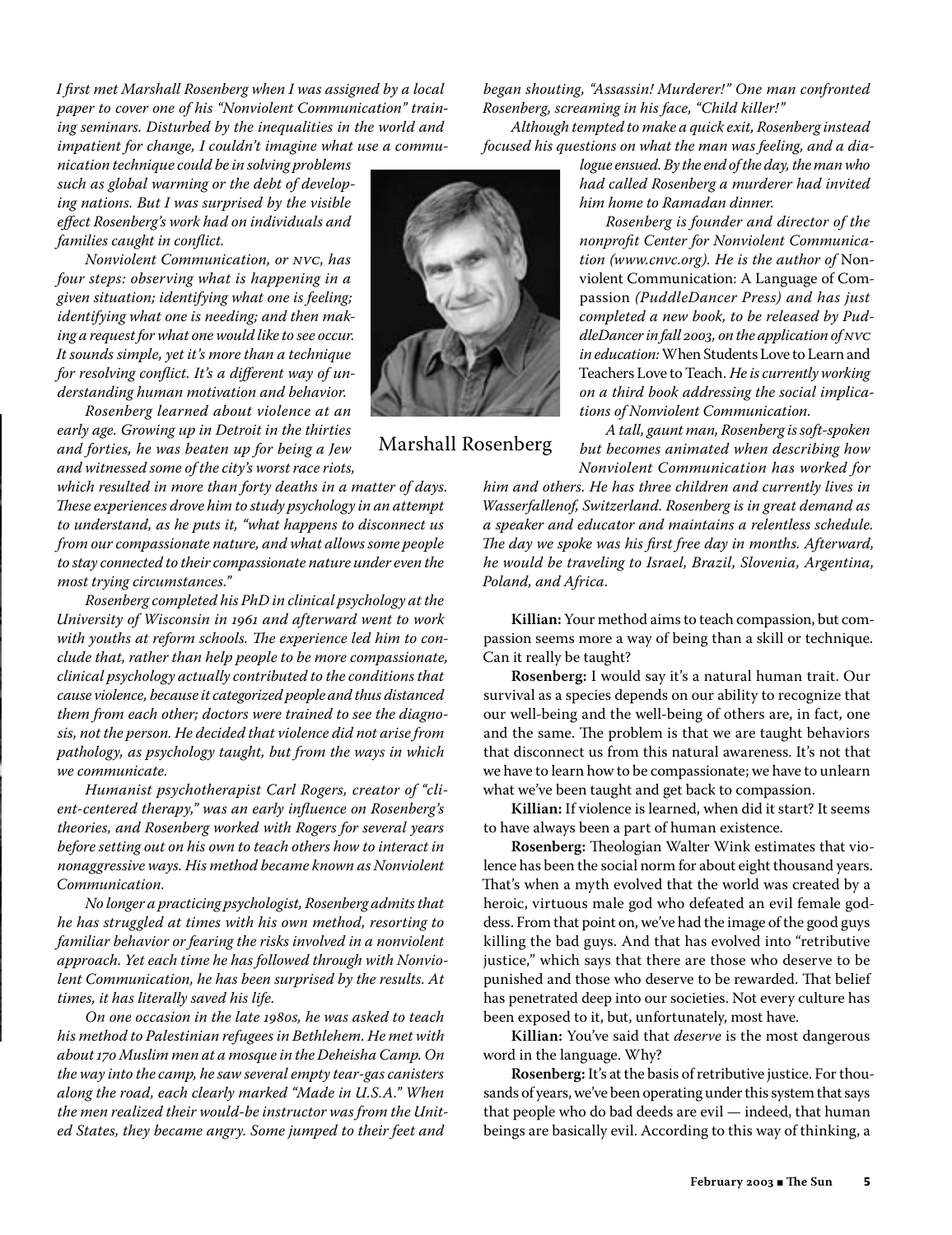

few good people have evolved, and it's up to them to be the authorities and control the others. And the way you control people, given that our nature is evil and selfish, is through a system of justice in which people who behave in a good manner get rewarded, while those who are evil are made to suffer. In order to see such a system as fair, one has to believe that both sides deserve what they get.

 I used to live in Texas, and when they would execute somebody there, the good Baptist students from the local college would gather outside the prison and have a party. When the word came over the loudspeaker that the convict had been killed, there was loud cheering and so forth — the same kind of cheering that went on in some parts of Palestine when they found out about the September 11 terrorist attacks. When you have a concept of justice based on good and evil, in which people deserve to suffer for what they've done, it makes violence enjoyable.

 **Killian:** But you're not opposed to judgments.

 **Rosenberg:** I'm all for judgments. I don't think we could survive very long without them. We judge which foods will give us what our bodies need. We judge which actions are going to meet our needs. But I differentiate between life-serving judgments, which are about our needs, and moralistic judgments that imply rightness or wrongness.

 **Killian:** You've called instead for "restorative justice." How is that different?

 **Rosenberg:** Restorative justice is based on the question: how do we restore peace? In other words, how do we restore a state in which people care about one another's well-being? Research indicates that perpetrators who go through restorative justice are less likely to repeat the behaviors that led to their incarceration. And it's far more healing for the victim to have peace restored than simply to see the other person punished.

The idea is spreading. I was in England about a year ago to present a keynote speech at the international conference on restorative justice. I expected thirty people might show up. I was delighted to see more than six hundred people at this conference.

 **Killian:** How does restorative justice work?

 **Rosenberg:** I have seen it work, for example, with women who have been raped and the men who raped them. The first